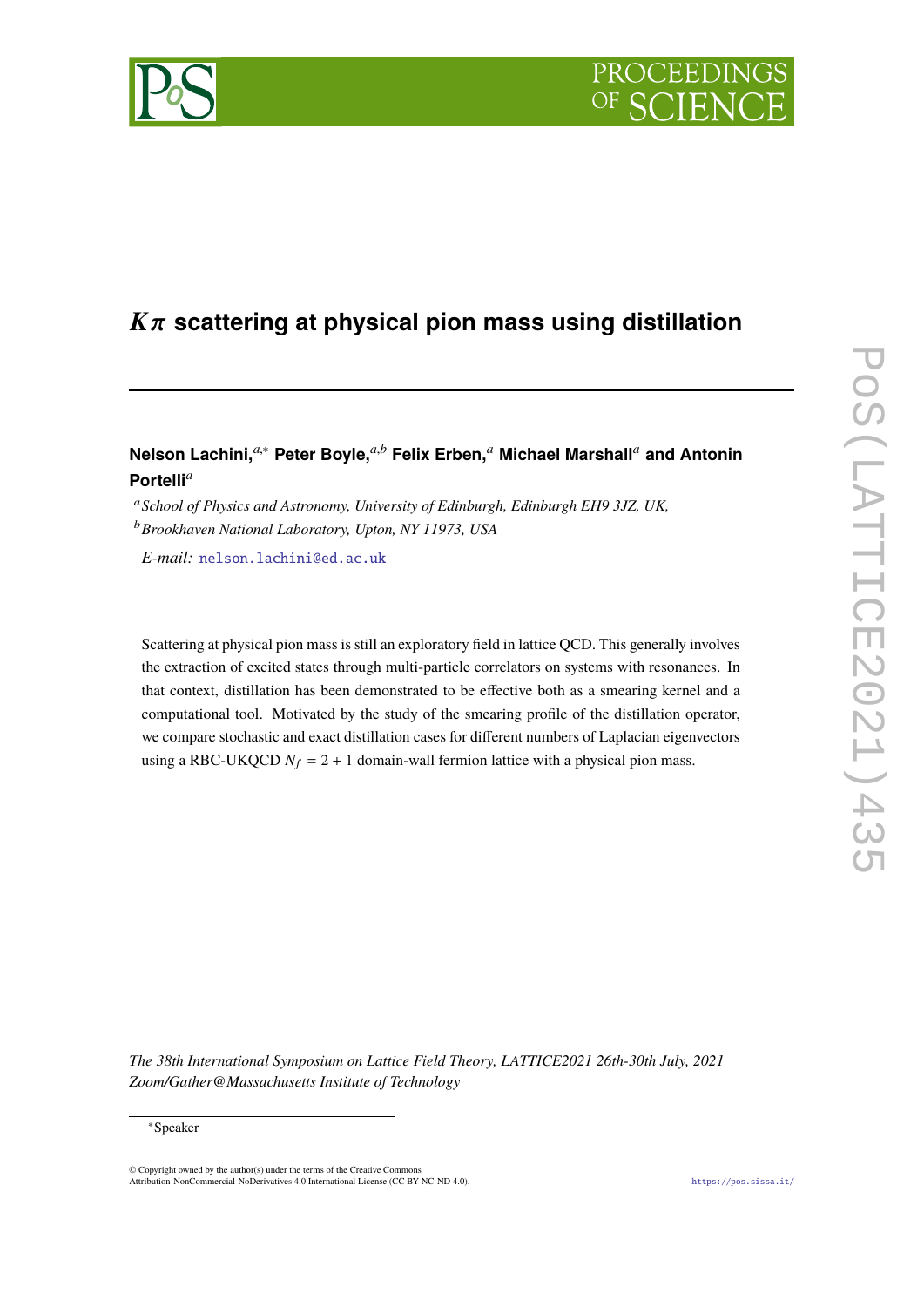#### **1. Introduction**

Lattice QCD is formulated on a Euclidean space and simulations always take place on finite volumes, which means that there is no way of obtaining infinite-volume scattering information directly from the lattice. We only have access to the Euclidean spectrum of the theory. Nevertheless, a connection between the spectrum of a finite-volume Euclidean theory and the scattering amplitude of the correspondent infinite-volume Minkowski theory was established already in the 1980s [\[1,](#page-9-0) [2\]](#page-9-1) and was further developed over the years [\[3,](#page-9-2) [4\]](#page-9-3). Moreover, lattice QCD is able to address hadronic resonances by studying the scattering phase shift obtained from such finite-volume analysis [\[5\]](#page-9-4).

The number of lattice studies of hadronic resonances has increased over the last years but still is in an early stage [\[6\]](#page-9-5). As we approach physical pion masses, the number of energy levels available for the finite-volume analysis decreases, which further motivates the inclusion of moving frames on the calculation in order to satisfactorily constrain phase shift models. In particular, we will be interested in studying *P*-wave  $K\pi$  scattering and the  $K^*(892)$  resonance at a physical pion mass.<br>This calculation was addressed proviously at higher pion masses by other callsborations [7, 10] This calculation was addressed previously at higher pion masses by other collaborations [\[7](#page-9-6)[–10\]](#page-10-0).

Another clear difficulty of scattering studies at physical pion mass is its computational cost. As we decrease  $m_{\pi}$ , the physical spatial extension *L* must be increased in order to keep exponentially suppressed finite-volume effects under control. For scattering studies, it is crucial to have access to a reasonable operator basis in order to use variational analysis methods, and thus we use distillation to smear quark fields and compute lattice correlators [\[11,](#page-10-1) [12\]](#page-10-2).

After looking at the smearing radius of the distillation operator, we have done a tuning study across different setups using 9 configurations of the RBC-UKQCD  $N_f = 2 + 1$  domain-wall fermion lattice with  $m_{\pi} \approx 139$  MeV and  $m_K \approx 499$  MeV and a  $48^3 \times 96$  volume [\[13\]](#page-10-3). Inversions of the Dirac operator were done on every 8th time slice, and extended in exact distillation to every 2nd time slice. We observe that for our case, opting for exact (non-stochastic) distillation is an optimal choice and we outline the variational analysis setup in its early stage.

We use Grid as the data parallel C++ library for the lattice computations and Hadrons as the workflow management system [\[14,](#page-10-4) [15\]](#page-10-5). The computation of meson fields efficiently and at manageable storage cost demanded writing of dedicated code within Grid and Hadrons, which are being documented and released as open-source and free software. The previous version of the distillation code within Grid and Hadrons was first showcased in Ref. [\[16\]](#page-10-6).

#### **2. Distillation**

In order to compute the correlator data necessary to extract the finite-volume energy spectrum, we use the so-called distillation method [\[11\]](#page-10-1). Distillation involves a combination of link smearing and 3*D*-Laplacian (Lap) quark smearing, which are both gauge covariant by construction. Suppose a lattice of spatial volume  $N^3$ , time extension  $N_t$ , number of Dirac components  $N_D$  and number of colors  $N_c$ . Given the gauge-covariant 3D-Laplacian [\[11\]](#page-10-1) eigenvalues and eigenvectors on a certain time slice, namely

$$
-\nabla^2 v_k(t) = \lambda_k(t)v_k(t), \quad k = 1, 2, ..., \qquad 0 < \lambda_1 < \lambda_2 < ... \tag{1}
$$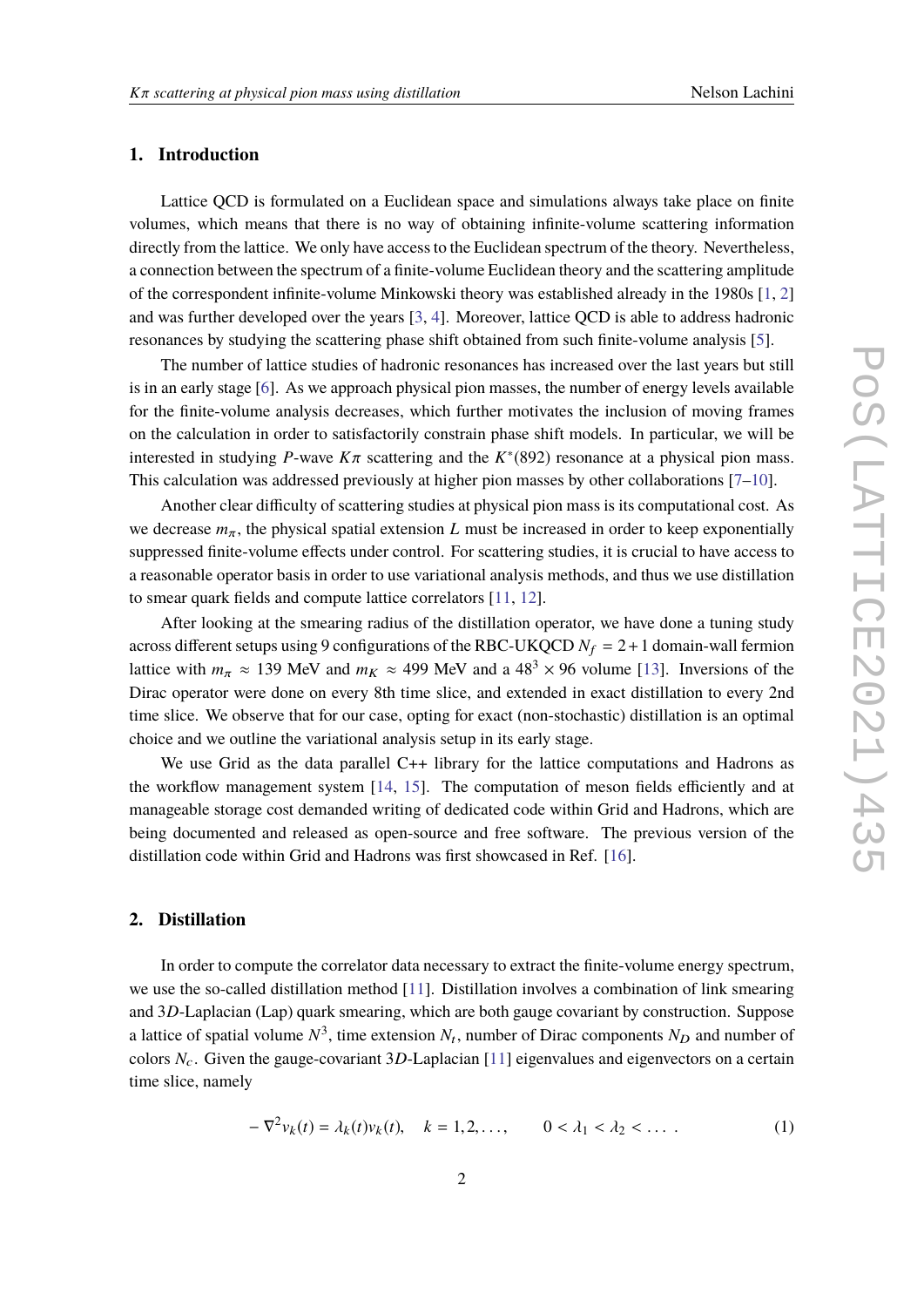we define the smearing operator for distillation as a projector onto the low-mode subspace of  $-\nabla^2$ , i.e.

<span id="page-2-0"></span>
$$
S(t) = \sum_{k=1}^{N_{\text{vec}}} v_k(t) v_k(t)^{\dagger}.
$$
 (2)

The distillation operator defines the smeared quark field through  $\psi(t) \to S(t)\psi(t)$ . The suppression of short-distance modes is desirable as they are deemed to contribute less to low-energy physical signals in hadron correlation functions.

Given the Dirac operator *D*, smearing the quark field effectively defines the distilled quark propagator *S* as

$$
S_{ab,\alpha\beta}(x,y) \equiv \left[ SD^{-1}S^{\dagger} \right]_{ab,\alpha\beta}(x,y) = \sum_{\tilde{\mathbf{x}},\tilde{a}} S_{a\tilde{a}}(\mathbf{x}, \tilde{\mathbf{x}}; t_{f}) \sum_{\tilde{\mathbf{y}},\tilde{b}} D^{-1}_{\alpha\beta,\tilde{a}\tilde{b}}(\tilde{\mathbf{x}}, t_{f}; \tilde{\mathbf{y}}, t)(S^{\dagger})_{\tilde{b}b}(\tilde{\mathbf{y}}, \mathbf{y}; t) \tag{3}
$$

$$
= \sum_{k} \sum_{l} v_{ak}(\mathbf{x}; t_{f}) \left[ \sum_{\tilde{\mathbf{x}},\tilde{a}} v_{\tilde{a}k}(\tilde{\mathbf{x}}; t_{f})^{*} \sum_{\tilde{\mathbf{y}},\tilde{b}} D^{-1}_{\alpha\beta,\tilde{a}\tilde{b}}(\tilde{\mathbf{x}}, t_{f}; \tilde{\mathbf{y}}, t) v_{\tilde{b}l}(\tilde{\mathbf{y}}; t) \right] v_{bl}(\mathbf{y}; t)^{*},
$$

where the term between square brackets is the perambulator  $\tau_{\alpha\beta,kl}(t_f,t)$ . This is what is referred to  $\alpha$  and distillation as *exact* distillation.

The perambulator gives us access to all spatial entries of the propagator between  $t_f$  and  $t_0$ . Due to the projection of the space-color subspace into the distillation subspace, the number of inversions needed to access a perambulator is way smaller than the number of inversions for an explicit full propagator (all color-positions to all color-positions), namely 4 $N_{\rm vec}\sim O(10^2)$  against  $12N^3 \sim O(10^6)$  per source and sink time slice, quark flavor and configuration (typically for  $O(10)$ ) time slices and  $O(10^2)$  configurations).

#### **2.1 Stochastic and Diluted Distillation**

Instead of evaluating *S* exactly using distillation, we can stochastically evaluate the perambulators in the spin-time-Lap subspace, which can be efficient when the noise introduced is not greater than the gauge noise [\[12\]](#page-10-2). For that, we define the spin-time-Lap noises  $\eta = [\eta_{\alpha k}^r(t_f)]$ , which obey

$$
\left\langle \eta_{\alpha k}^r(t_f) \right\rangle_{\eta} = 0, \qquad \left\langle \eta_{\alpha k}^r(t_f) \eta_{\beta l}^s(t) \right\rangle_{\eta} = \delta_{rs} \delta_{kl} \delta_{\alpha \beta} \delta(t_f - t), \tag{4}
$$

where *r*,*s* are noise hit indices and the expectation value is given by the usual definition  $\langle O \rangle_n$  =  $\lim_{N_{\eta} \to \infty} \frac{1}{N_{\eta}}$  $\sum_{r=1}^{N_{\eta}} O^r.$ 

It is also desirable to reduce the variance of such an estimation by introducing exact zeros through dilution. We partition a single dilution space *I* as in

$$
I = \bigcup_{i=1}^{N_i} I^i, \qquad i_1 \neq i_2 \Rightarrow I^{i_1} \cap I^{i_2} = \varnothing, \quad I^i \neq \varnothing,
$$
 (5)

where  $I^i$  is a dilution partition labeled by *i*, which is a subset of *I*. There are no overlaps between different partitions and no partition is empty. Furthermore, when combining different dilution spaces, we demand the overlap between them to also be zero. The standard way of projecting different objects onto the various partitions is to define dilution projectors in spin-time-Lap spaces,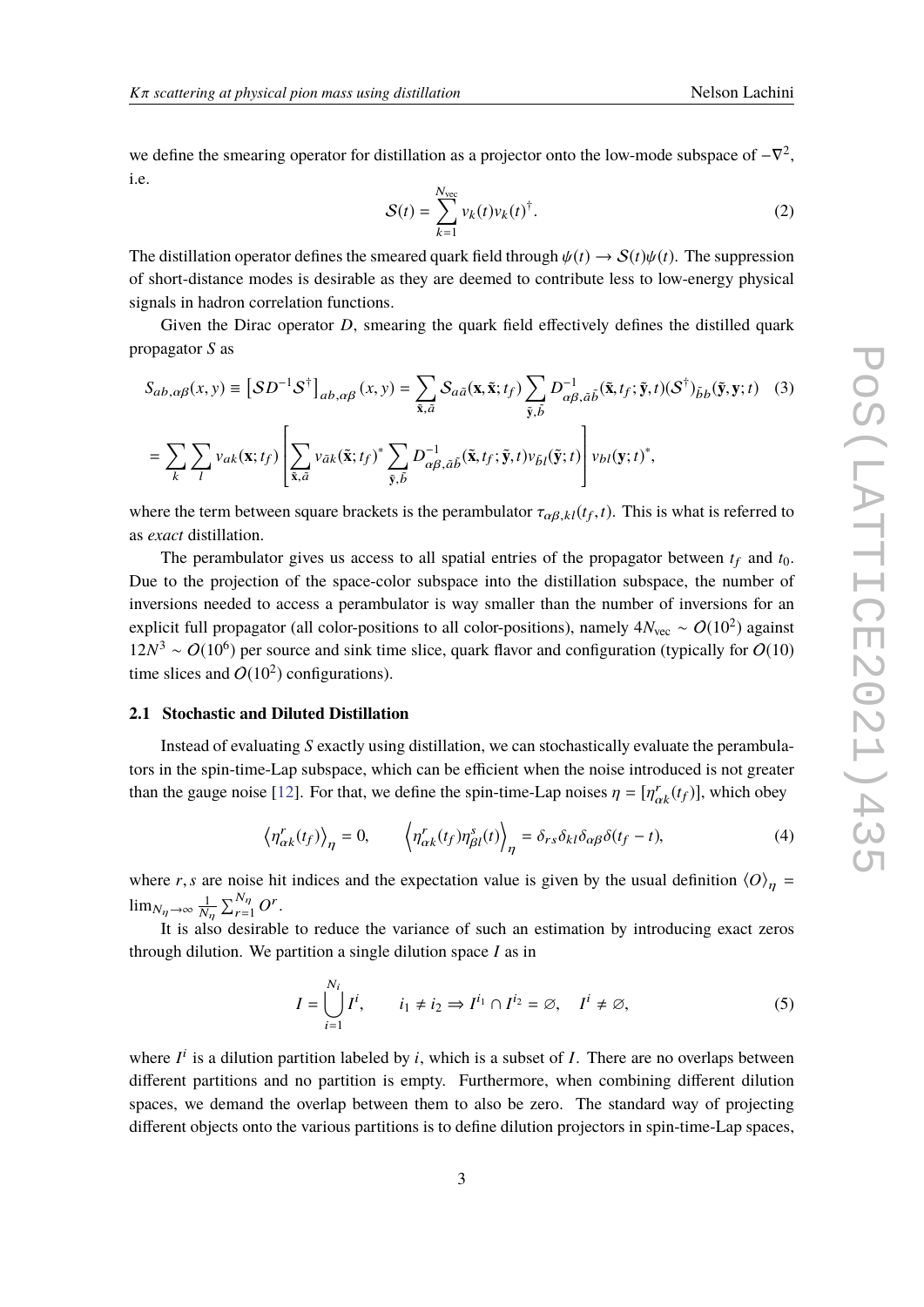respectively,  $P^S$ ,  $P^T$  and  $P^L$ , and the collective projector  $P^d \equiv P^S P^T P^L$ , where *d* is a compound index containing *<sup>S</sup>*,*T*, *<sup>L</sup>*. The projectors have the usual properties

$$
(Pd)2 = Pd, \qquad \sum_{d} Pd = \mathbb{1}, \tag{6}
$$

where **1** here is the identity operator in the whole dilution space considered.

Using stochastic noises and dilution projectors, we can factorise the propagator into two vectors,  $\varphi$ ,  $\varrho$ , as in

$$
S_{ab}^{\alpha\beta}(\mathbf{x}, t_f; \mathbf{y}, t) = \left\langle \sum_d \varphi_{a\alpha}^d(\mathbf{x}, t_f) \varrho_{b\beta}^d(\mathbf{y}, t)^* \right\rangle_{\eta} = \left\langle S_{ab, \alpha\beta}(x, y) \right\rangle_{\eta'}, \tag{7}
$$

where the source vector is

$$
\rho_{b\beta}^d(\mathbf{y},t) \equiv \sum_l v_{bl}(\mathbf{y};t) \sum_{\sigma,n,w_0} P_{\beta\sigma,ln}^d(t,w_0) \eta_{\sigma n}(w_0) = \sum_l v_{bl}(\mathbf{y};t) \left(P^d \eta\right)_{\beta l}(t) \tag{8}
$$

and the correspondent solution vector is

<span id="page-3-0"></span>
$$
\varphi_{a\alpha}^{d}(\mathbf{x},t_{f}) \equiv \sum_{k} v_{a k}(\mathbf{x};t_{f}) \Bigg[ \sum_{\tilde{\beta},\tilde{t}} \sum_{\tilde{\mathbf{x}},\tilde{a}} v_{\tilde{a} k}(\tilde{\mathbf{x}};t_{f})^{*} \sum_{\tilde{\mathbf{y}},\tilde{b}} D_{\alpha\tilde{\beta},\tilde{a}\tilde{b}}^{-1}(\tilde{\mathbf{x}},t_{f};\tilde{\mathbf{y}},\tilde{t}) \mathcal{Q}_{\tilde{b}\tilde{\beta}}^{d}(\tilde{\mathbf{y}},\tilde{t}) \Bigg]. \tag{9}
$$

In matrix notation, we can express a simple 2-point correlation function as

$$
C(x, y) = -\langle \text{tr} \left[ \Gamma S(x, y) \Gamma S'(y, x) \right] \rangle_{\eta} = -\langle \sum_{d_1, d_2} \left[ \varrho^{d_1}(y)^{\dagger} \Gamma_1 \varphi^{d_2}(y) \varrho^{d_2}(x)^{\dagger} \Gamma_2 \varphi'^{d_1}(x) \right] \rangle_{\eta}
$$
  
= 
$$
-\langle \sum_{d_1, d_2} \left[ M_{\Gamma_1}^{d_1, d_2}(\varrho, \varphi; y) M_{\Gamma_2}^{d_2, d_1}(\varrho, \varphi'; x) \right] \rangle_{\eta}.
$$
 (10)

The meson fields  $M_{\Gamma}^{d_1, d_2}(\rho, \varphi; x) \equiv \rho^{d_1}(x)^{\dagger} \Gamma \varphi^{d_2}(x)$  can be further momentum projected to enable computation of momentum-space correlators. Note that we can use the stochastic-diluted notation for exact distillation if we take full dilution in all subspaces,  $N_{\eta} = 1$  and noise vectors with all entries equal 1.

#### **2.2 Smearing Profile and Radius**

Choosing *N*vec is not an easy task. In order to keep the 3*D*-Lap cut off constant between lattices of different volumes, the number of eigenvectors has to be proportional to the volume. If we were to scale *N*<sub>vec</sub> from an earlier study on a 24<sup>3</sup> × 64 RBC-UKQCD lattice [\[16\]](#page-10-6), we would need  $N_{\text{vec}} \sim 500$ low-lying 3*D*-Lap eigenvectors, rendering exact distillation prohibitively expensive. On the other hand, having a small enough *N*<sub>vec</sub> can potentially over-smear the quark field, prevent a satisfactory momentum projection and remove excited states that we actually want to study. As this project is tackling a physical-pion mass lattice directly, we decided to tune N<sub>vec</sub> independently and report on our findings in this section.

Given the distillation kernel of Eq. [\(2\)](#page-2-0) and  $r \equiv |\mathbf{r}|$ , we can build a spatial distribution function [\[11\]](#page-10-1)

$$
\Psi(r) = \sum_{\mathbf{x},t} \sqrt{\text{tr } \mathcal{S}_{\mathbf{x},\mathbf{x}+\mathbf{r}}(t) \mathcal{S}_{\mathbf{x}+\mathbf{r},\mathbf{x}}(t)} \tag{11}
$$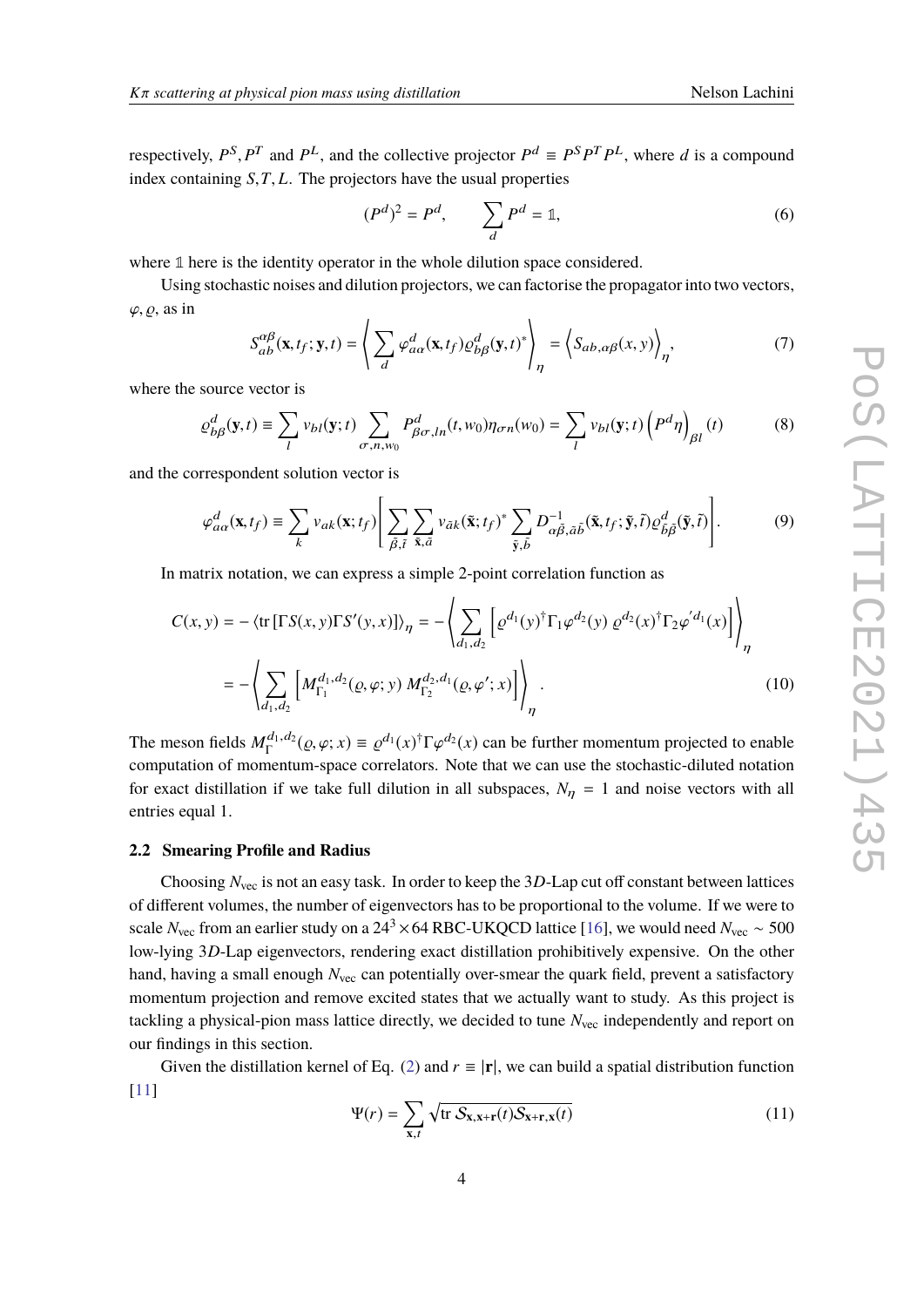<span id="page-4-0"></span>which measures the amount of smearing done by the  $S$  operator on the spatial lattices, or in other words, how far is the smeared source from a point source. In Fig. [1,](#page-4-0) we see that, as *N*vec increases, the smearing profile tends to a narrow spatial distribution, which should approximate a delta function for large enough *N*vec.



<span id="page-4-2"></span>Figure 1: Smearing profile for distillation operator for various  $N_{\text{vec}}$ . Stout-smearing parameters:  $\rho = 0.2, n = 3.$ 



Figure 2: Smearing radius defined in Eq. [\(12\)](#page-4-1) as a function of  $N_{\text{vec}}$ . The dashed line is a naive fit to  $A(N_{\text{vec}} + B)^C$ , yielding  $C \approx -0.3$ .

By defining the smearing radius as

<span id="page-4-1"></span>
$$
\int_0^R \Psi(r)dr = 0.682 \int_0^{aL/2} \Psi(r)dr,
$$
\n(12)

we can study how the smearing effect of distillation varies with  $N_{\text{vec}}$  on this ensemble. In Fig. [2,](#page-4-2) a significant curve flattening starts at *N*<sub>vec</sub> ~ 60, showing that the decreasing of the smearing radius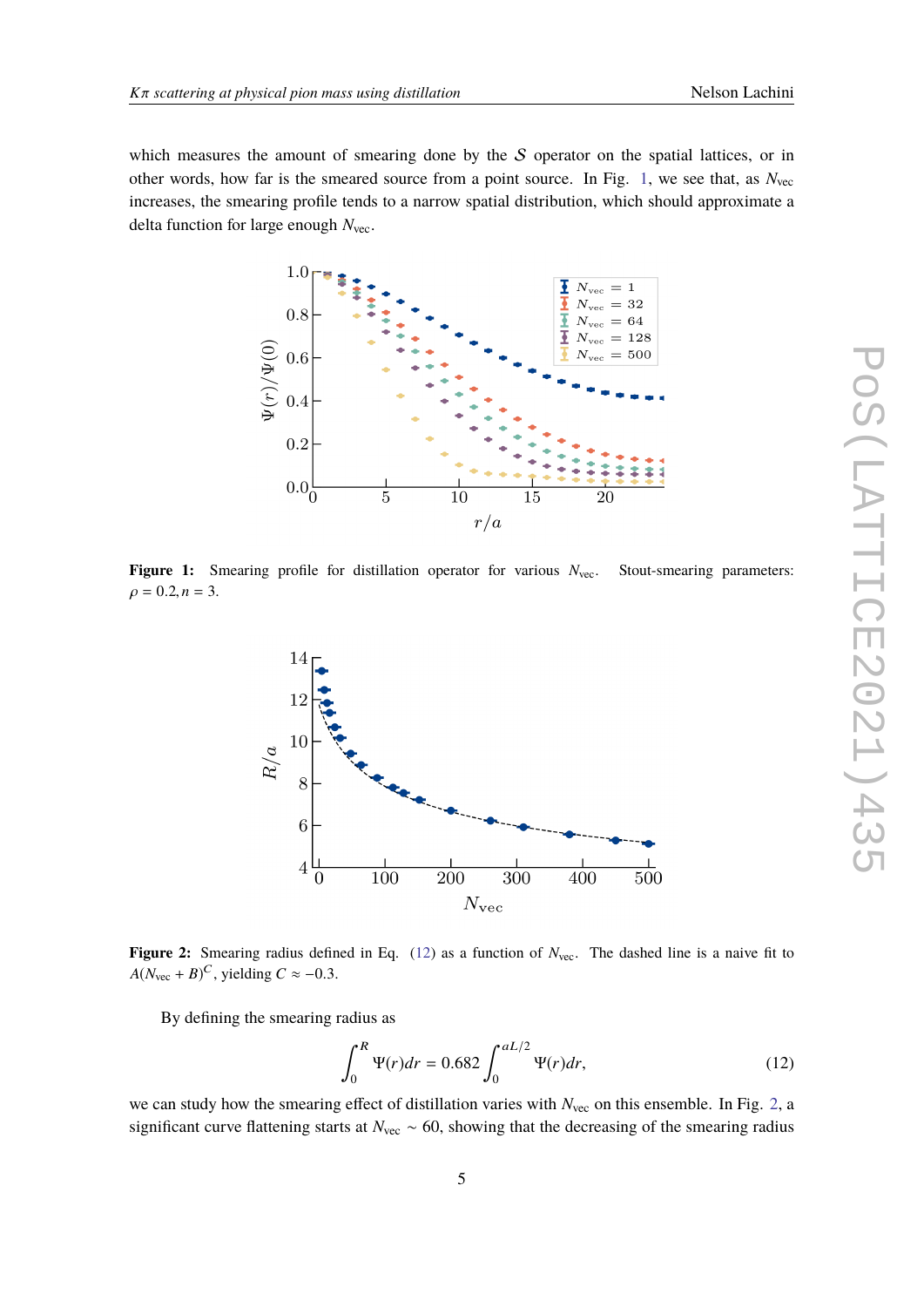<span id="page-5-0"></span>in physical units is progressively less effective as  $N_{\text{vec}}$  is increased above that regime. Given the cost of a high *N*vec, this motivated the study of simple observables at the region of *N*vec ∼ 100 using various distillation schemes in Table [1.](#page-5-0)

|               |    |    | $LI = 4   LI = 8   LI = 16   LI = 32   exact   exact$ |     |    |     |     |
|---------------|----|----|-------------------------------------------------------|-----|----|-----|-----|
| $N_{\rm vec}$ | 64 | 64 | 64, 96, 128                                           | 64  |    | 40  | 64  |
| $N_{\rm inv}$ |    | 64 | 128                                                   | 256 | 80 | 160 | 256 |

**Table 1:** Distillation schemes explored. Full spin and time dilution were used on the stochastic runs and *LI* corresponds to the number of Laplacian sources on an interlaced scheme [\[12\]](#page-10-2). For the exact runs,  $N_{\text{inv}} = 4N_{\text{vec}}$ , while for the stochastic ones  $N_{\text{inv}} = 2N_{\eta}LI$  with  $N_{\eta} = 2$  noises (number of light and strange inversions per configuration per time source).

#### **3.** *N*vec **and Cost Comparison**

A first study on the smearing effect of distillation on simple observables was done using light-strange vector-to-vector correlators, i.e. Eq. [\(10\)](#page-3-0) with  $\Gamma = \gamma^i$  and one light and one strange propagator, which we call  $K^*$ -like or vector correlator.

#### **3.1** *N*vec **dependence**

Firstly, we study the behavior of the *K*<sup>\*</sup>-like correlator by computing it at several values of  $N_{\text{vec}} = 20, 40, 64, 96, 128$  without any computational-cost normalization. In Fig. [3,](#page-5-1) using a cosh fit function  $C(t) = Z_0 \left( e^{-E_0 t} + e^{-(N_t - t)E_0} \right)$ , we tested the effectiveness of the momentum projection by comparing *E*<sup>0</sup> at different moving frames through the lattice dispersion relation. The fit ranges were chosen on the exact distillation data with  $N_{\text{vec}} = 64$ .

<span id="page-5-1"></span>

**Figure 3:** Fitted values of the ground state energy obtained from cosh fits against  $N_{\text{vec}}$  (or the smearing radius on top). Different colors represent different moving frames with total momentum  $P = 2\pi d/L$ . Data computed in moving frames (*A*<sup>1</sup> irrep) was boosted to the CM.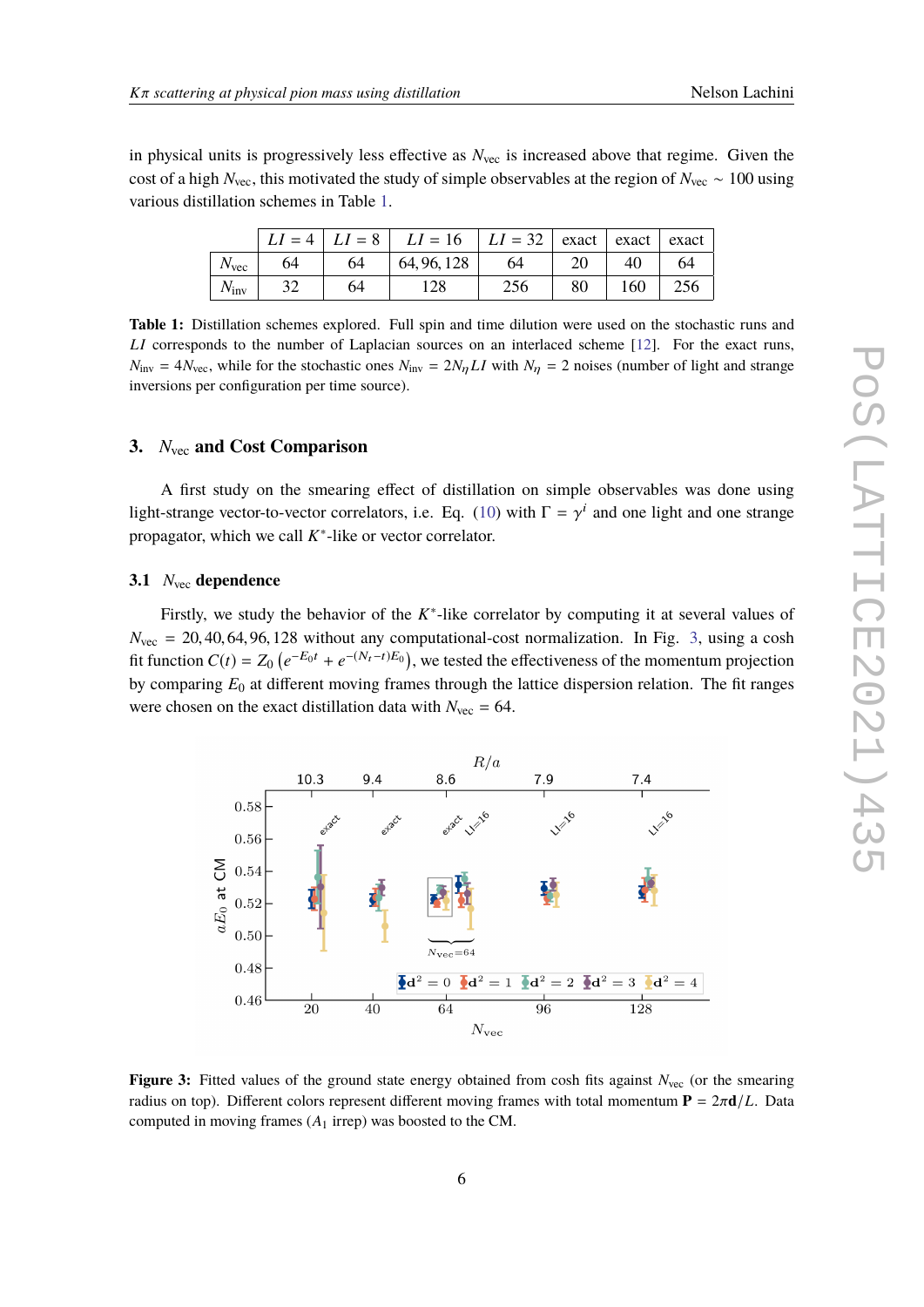We observe that for  $N_{\text{vec}} \leq 64$ , there is a spread of different moving frame energies boosted to the CM, which indicates a poor resolution of the momentum-space *K*<sup>\*</sup>-like operator. Note that the comparison is done between moving frames at each value of  $N_{\text{vec}}$ , as the cost varies along that axis. Also, by the same argument, we do not see a clear benefit when going above  $N_{\text{vec}} = 64$ , into the stochastic data.

The boxed data points refer to exact distillation with 64 Laplacian eigenvectors, where just gauge noise is present. In Fig. [4,](#page-6-0) we show the cosh effective mass for that exact setup. We emphasize that the 12 time translations on each configuration were treated as independent samples, which at low statistics was our best way to estimate errors. Progressive binning of those was performed to check that conclusions did not change dramatically due to correlations. Also, we are only looking at the ground state of a vector correlator, which limits our conclusions about the signal-to-noise of excited states present in this channel.

<span id="page-6-0"></span>

**Figure 4:** Effective mass at different moving frames boosted to the CM ( $N_{\text{vec}} = 64$  and exact distillation). The bands represent the  $E_0$  fit results contained inside the box in Fig. [3.](#page-5-1)

#### **3.2 Stochastic and Exact**

Having some level of confidence around the value of  $N_{\text{vec}} = 64$ , we can also make a costcomparison study of the exact and different stochastic setups with *L I* Laplacian interlaced dilution sources. √

We can compare the cost-normalized error  $\tilde{\sigma} = \sigma$ <br>suces where there is only gauge noise. The dock  $\overline{N_{\rm inv}}$  between results of stochastic distillation and exact, where there is only gauge noise. The dashed lines on Fig. [\(5\)](#page-7-0) are a reference for when only gauge noise would be present. As it is expected, lower values of *L I* tend to be quite above the gauge noise reference. However, as we increase *L I*, the normalized gauge noise limit is not reached even for  $LI = 32$ , where the number of inversions is the same as in exact distillation. On a  $K\pi$ scattering workflow, the number of noises would be increased to at least 4 and the stochastic runs would cost twice as much.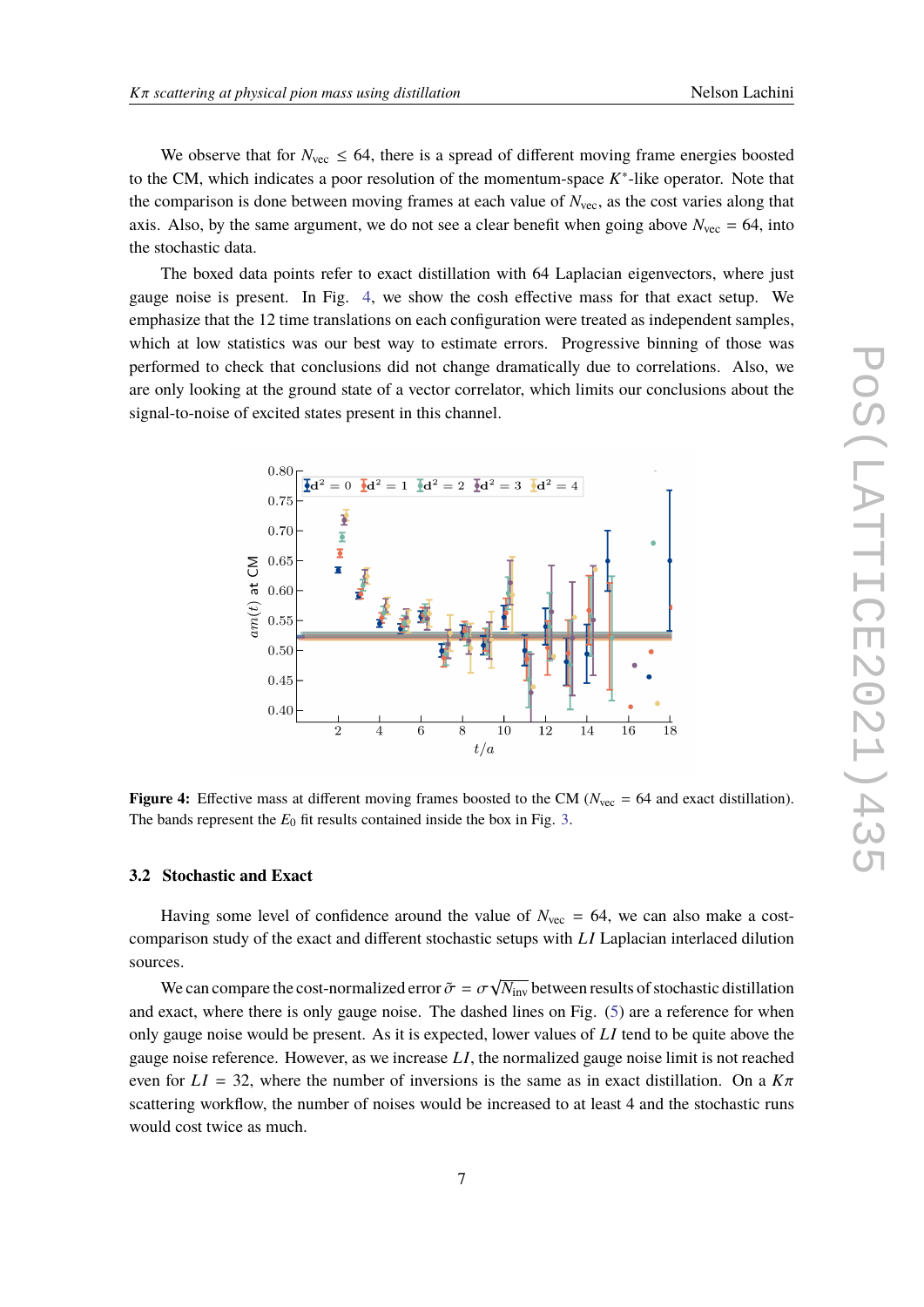<span id="page-7-0"></span>

**Figure 5:** Cost-normalized error ( $\tilde{\sigma} = \sigma$ )<br>(fitted energy on the left and effective m  $\overline{N_{\text{inv}}}$ ) ratio between stochastic and exact distillation for  $N_{\text{vec}} = 64$ (fitted energy on the left and effective mass at source-sink separation  $t = 7$  on the right). The dashed line represents the gauge-noise limit (exact distillation).

#### **4. Outlook of Variational Analysis**

To perform a lattice scattering calculation based on the finite-volume formalism, we need to obtain towers of low-lying energies on several moving frames. Defining a variational problem and solving a generalized eigenvalue problem (GEVP) of a multi-hadron correlator matrix is a possible way to proceed [\[6\]](#page-9-5). Multi-hadron correlators are suitable for computing within distillation, as we can combine the same perambulators with different operators and generate correlators with potentially different overlaps to various states.

The previous sections motivated the use of exact distillation and  $N_{\text{vec}} = 64$ . We extended the run to have Dirac-operator inversions on every other time slice (for a total of 48 on our lattice). This means that the correlators with backtracking lines are defined only on even time slices.

A simple estimation with non-interacting particles shows that even using moving frames up to  $|\mathbf{P}|^2 = 4(2\pi/L)^2$  only yields ∼ 10 levels below the inelastic threshold. This means that for each measure frame a measure of 2 consistent has in the election period on the 2 neutral. each moving frame, a maximum of 3 energies might be in the elastic regime where the 2-particle quantisation of the finite-volume formalism is valid. We produced meson fields that are able to construct multi-hadron correlators with total momenta squared up to  $4(2\pi/L)^2$ , with the possibility<br>of hydding up to  $10 \times 10$  CEMPs depending on the ignapily verying the combinations of momenta of building up to  $10 \times 10$  GEVPs depending on the irrep, by varying the combinations of momenta.

We performed a preliminary rest-frame GEVP ( $T_{1u}$  irrep) on a 2  $\times$  2 correlator matrix  $C(t)$ defined by single-hadron  $(\bar{s}\gamma^z l)$  ( $\mathbf{p} = 0$ ) and multi-hadron  $(K(\mathbf{q})\pi(-\mathbf{q}))^{I=1/2}$  operators. The GEVP was solved using a simple fixed-t<sub>0</sub> method defined by

$$
C(t)u(t,t_0) = \lambda(t,t_0)C(t_0)u(t,t_0),
$$
\n(13)

and yielded results in Fig. [6.](#page-8-0) Note that the lowest level on rest frame is above the inelastic threshold, which means the extracted rest-frame energies will not contribute to the conventional Lüscher's analysis. To further investigate larger correlator matrices and moving frames in the future, we will extend the computation to have all correlators defined on every time slice, which will enable a finer tuning of  $t_0$ .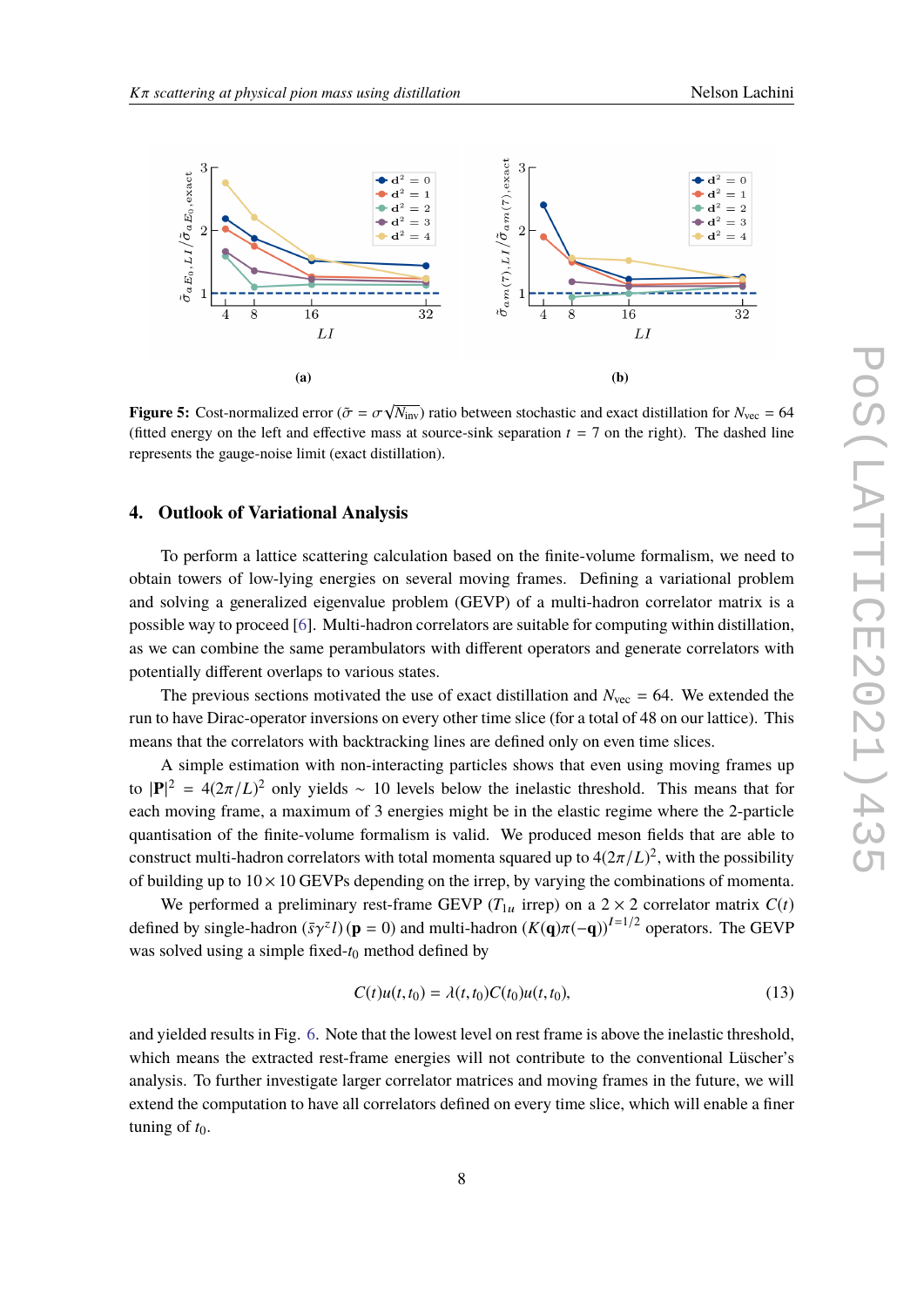<span id="page-8-0"></span>

**Figure 6:** Preliminary fixed- $t_0$  GEVP on a 2  $\times$  2 correlator matrix ( $t_0$  = 2). The  $K\pi$ -like operator has back-to-back momenta  $\mathbf{q} = (0, 0, 1)$  (not averaged over different directions). Every 8th consecutive time translations were binned together. The physical  $K^*$  mass  $(m_{K^*}^{phys})$  was taken from Ref. [\[17\]](#page-10-7).

#### **5. Conclusions and Outlook**

By studying several distillation setups for various  $N_{\text{vec}}$ , we observed that the smearing corresponding to  $N_{\text{vec}} = 64$  consistently momentum-projects single-particle operators at different moving frames, and that going above that value is not particularly beneficial at correlator level. Moreover, after defining a cost-normalized standard deviation, we noticed that the stochastic setups with increasing number of diluted Laplacian sources and  $N_\eta = 2$  do not present better cost-signal than on the exact setups at  $N_{\text{vec}} = 64$ .

Using exact distillation at  $N_{\text{vec}} = 64$ , we have computed the multi-hadron correlators (on every 2nd time slice) necessary for a minimal  $K\pi$  scattering study at physical pion mass. We have performed a simple GEVP from a  $2 \times 2$  rest-frame correlator matrix which yielded sensible results at this stage. Sat as a next step, we will increase our statistics and perform the variational analysis (and subsequently the finite-volume analysis) for  $n \times n$ ,  $n \le 10$  GEVPs with Dirac inversions done on every time slice. The correlator matrix size will depend on the operator basis used and on each moving frame (with  $|\mathbf{P}|^2 \leq 4(2\pi/L)^2$ ).

#### **Acknowledgements**

The authors thank the members of the RBC and UKQCD Collaborations for the helpful discussions and suggestions.

N.L., F.E. and A.P. also kindly thank Mike Peardon for the invaluable discussions.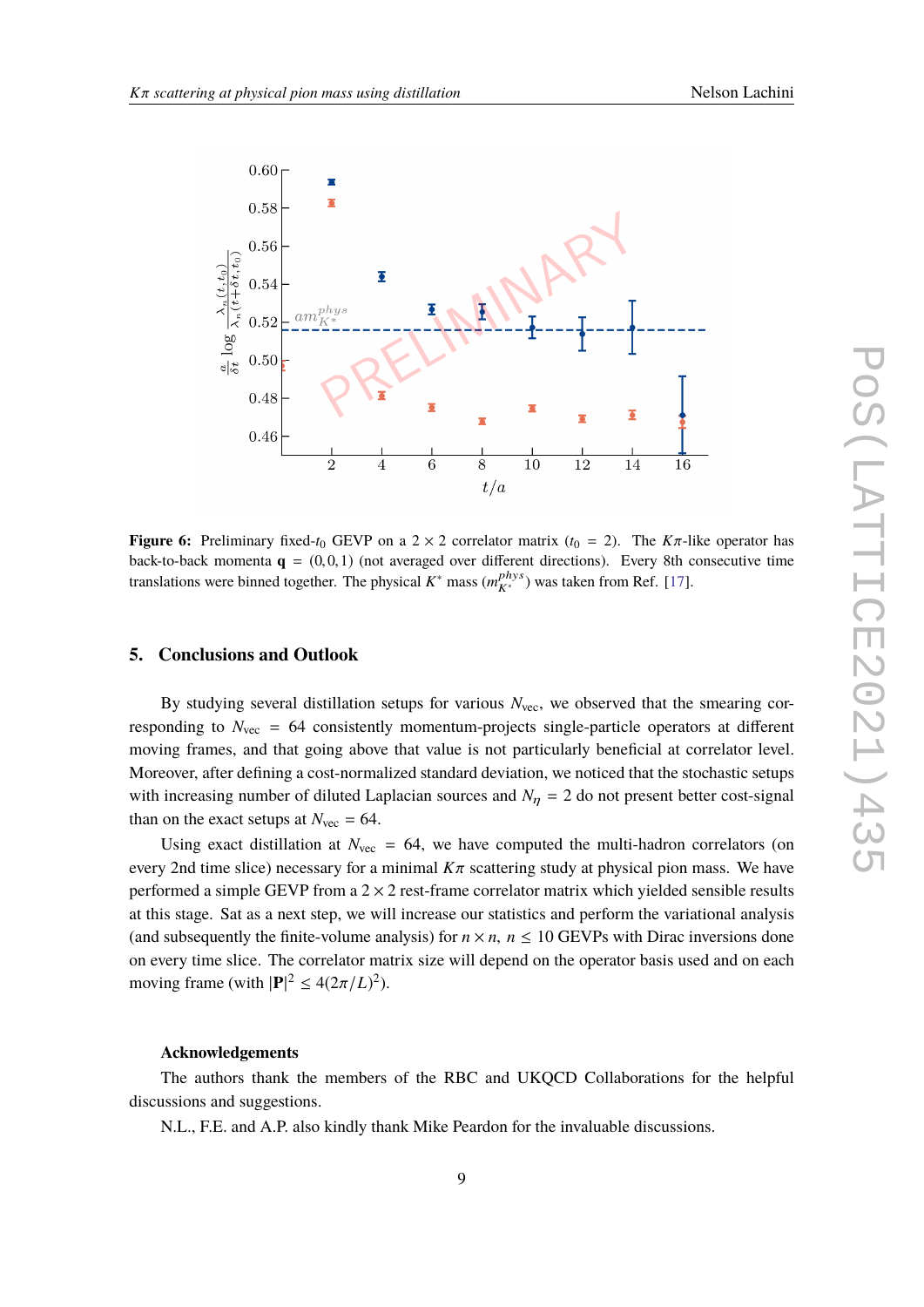This work used the DiRAC Extreme Scaling service at the University of Edinburgh, operated by the Edinburgh Parallel Computing Centre on behalf of the STFC DiRAC HPC Facility (<https://dirac.ac.uk/>). The equipment was funded by BEIS capital funding via STFC grants ST/R00238X/1 and STFC DiRAC Operations grant ST/R001006/1. DiRAC is part of the National e-Infrastructure.

PB has been supported in part by the U.S. Department of Energy, Office of Science, Office of Nuclear Physics under the Contract No. DE-SC-0012704 (BNL). P.B. has also received support from the Royal Society Wolfson Research Merit award WM/60035.

A.P. & F.E. are supported in part by UK STFC grant ST/P000630/1. A.P. & F.E. also received funding from the European Research Council (ERC) under the European Union's Horizon 2020 research and innovation programme under grant agreements No 757646 & 813942.

N.L. received funding from the European Research Council (ERC) under the European Union's Horizon 2020 research and innovation programme under grant agreement No 813942.

M.M. gratefully acknowledges support from the STFC in the form of a fully funded PhD studentship.

#### **References**

- <span id="page-9-0"></span>[1] M. Lüscher, *Volume dependence of the energy spectrum in massive quantum field theories I*, *[Communications in Mathematical Physics](https://doi.org/10.1007/BF01211589)* **104** (1986) 177.
- <span id="page-9-1"></span>[2] M. Lüscher, *Volume dependence of the energy spectrum in massive quantum field theories II*, *[Communications in Mathematical Physics](https://doi.org/10.1007/BF01211097)* **105** (1986) 153.
- <span id="page-9-2"></span>[3] K. Rummukainen and S. Gottlieb, *Resonance scattering phase shifts on a non-rest-frame lattice*, *[Nuclear Physics B](https://doi.org/10.1016/0550-3213(95)00313-H)* **450** (1995) 397 [[9503028](https://arxiv.org/abs/9503028)].
- <span id="page-9-3"></span>[4] C.H. Kim, C.T. Sachrajda and S.R. Sharpe, *Finite-volume effects for two-hadron states in moving frames*, *[Nuclear Physics B](https://doi.org/10.1016/j.nuclphysb.2005.08.029)* **727** (2005) 218.
- <span id="page-9-4"></span>[5] M. Lüscher, *Signatures of unstable particles in finite volume*, *[Nuclear Physics B](https://doi.org/10.1016/0550-3213(91)90584-K)* **364** (1991) [237.](https://doi.org/10.1016/0550-3213(91)90584-K)
- <span id="page-9-5"></span>[6] R.A. Briceño, J.J. Dudek and R.D. Young, *Scattering processes and resonances from lattice QCD*, *[Reviews of Modern Physics](https://doi.org/10.1103/RevModPhys.90.025001)* **90** (2018) 25001.
- <span id="page-9-6"></span>[7] G. Rendon, L. Leskovec, S. Meinel, J. Negele, S. Paul, M. Petschlies et al., *I = 1/2 S-wave and P-wave K*π *scattering and the* κ *and K\* resonances from lattice QCD Gumaro*, *[Physical](https://doi.org/10.1103/PhysRevD.102.114520) Review D* **102** [\(2020\) 114520](https://doi.org/10.1103/PhysRevD.102.114520) [[2006.14035](https://arxiv.org/abs/2006.14035)].
- [8] R. Brett, J. Bulava, J. Fallica, A. Hanlon, B. Hörz and C.J. Morningstar, *Determination of sand p-wave I = 1/2 K*π *scattering amplitudes in Nf = 2 + 1 lattice QCD*, *[Nuclear Physics B](https://doi.org/10.1016/j.nuclphysb.2018.05.008)* **932** [\(2018\) 29](https://doi.org/10.1016/j.nuclphysb.2018.05.008) [[arXiv:1802.03100v2](https://arxiv.org/abs/arXiv:1802.03100v2)].
- [9] S. Prelovsek, L. Leskovec, C.B. Lang and D. Mohler, *<sup>K</sup>*π *scattering and the K\* decay width from lattice QCD*, *[Physical Review D - Particles, Fields, Gravitation and Cosmology](https://doi.org/10.1103/PhysRevD.88.054508)* (2013) [1](https://doi.org/10.1103/PhysRevD.88.054508) [[1307.0736](https://arxiv.org/abs/1307.0736)].